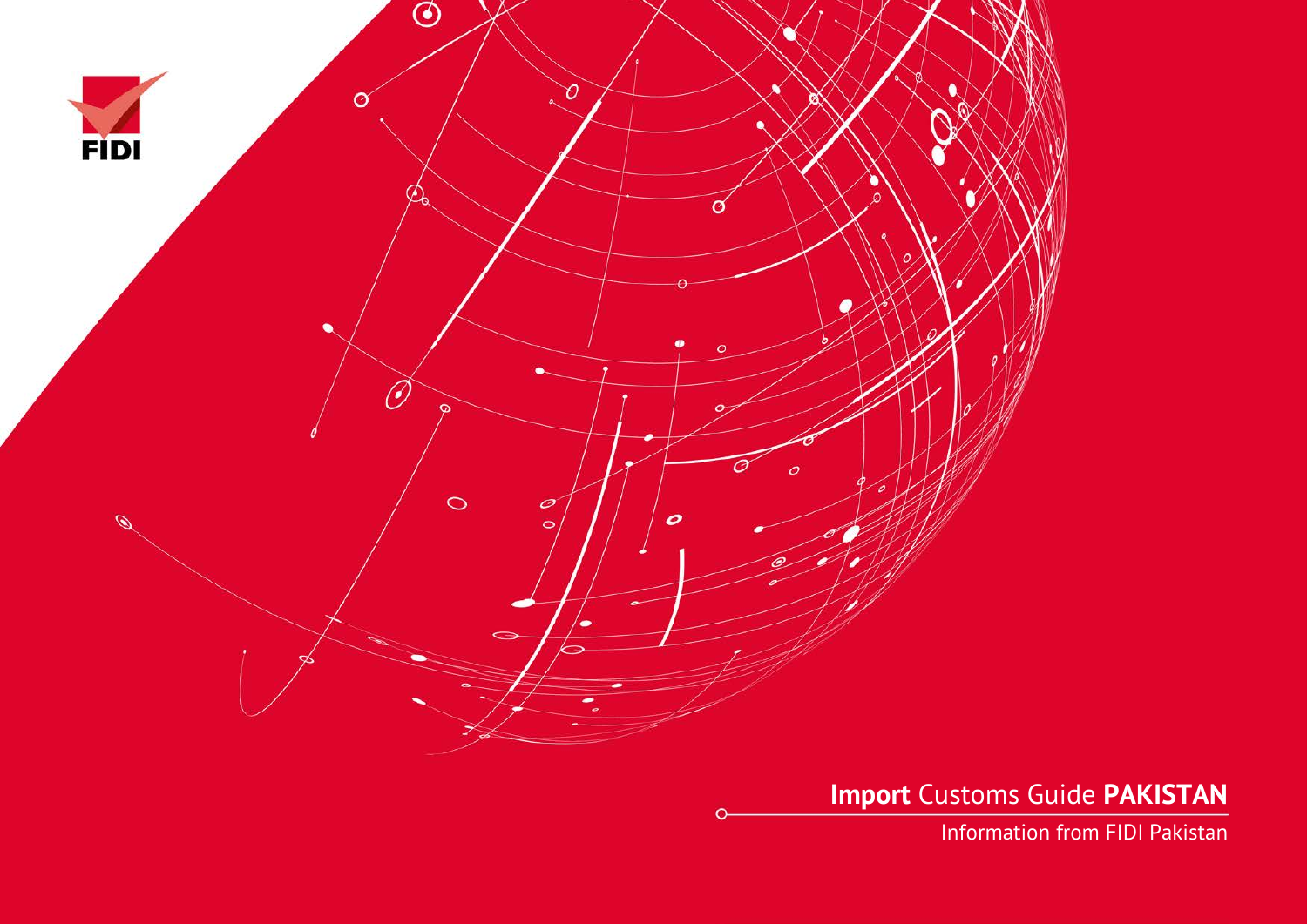## **Customs guide** PAKISTAN

## **The global quality standard for international moving.**

The FAIM label is your global assurance for a smooth, safe and comprehensive relocation process.





| <b>GOODS</b>                                                                          | <b>DOCUMENTS REQUIRED</b>                                                                                                                                                                                                                                                                                                                                                                                                                                                                                                                                                                                                                 | <b>CUSTOMS PRESCRIPTIONS</b>                                                                                                                                                                                                                                                                                                                                                                                                                                                                                                                                                                                                                                                                                                                                                                                                                                                                                                                                                                                                                                                                                                                                                                            | <b>REMARKS</b>                                                                                                                                                                                                                                                                                                                                                                                                                                                                                                                                                                                                                                                                                                                                                                                                                                                                                                                                                                 |
|---------------------------------------------------------------------------------------|-------------------------------------------------------------------------------------------------------------------------------------------------------------------------------------------------------------------------------------------------------------------------------------------------------------------------------------------------------------------------------------------------------------------------------------------------------------------------------------------------------------------------------------------------------------------------------------------------------------------------------------------|---------------------------------------------------------------------------------------------------------------------------------------------------------------------------------------------------------------------------------------------------------------------------------------------------------------------------------------------------------------------------------------------------------------------------------------------------------------------------------------------------------------------------------------------------------------------------------------------------------------------------------------------------------------------------------------------------------------------------------------------------------------------------------------------------------------------------------------------------------------------------------------------------------------------------------------------------------------------------------------------------------------------------------------------------------------------------------------------------------------------------------------------------------------------------------------------------------|--------------------------------------------------------------------------------------------------------------------------------------------------------------------------------------------------------------------------------------------------------------------------------------------------------------------------------------------------------------------------------------------------------------------------------------------------------------------------------------------------------------------------------------------------------------------------------------------------------------------------------------------------------------------------------------------------------------------------------------------------------------------------------------------------------------------------------------------------------------------------------------------------------------------------------------------------------------------------------|
| <b>Removal goods</b><br>Residents Availing/Eligible for Transfer of<br>Residence (TR) | Original passports, showing all travel<br>history.<br>Original or Express BL/ AWB (duly endorsed<br>by consignee).<br>Packing list in detail, especially electrical<br>items with Make / Model, etc.<br>• Transfer of residence (TR) form (to be<br>provided by the destination agent to the<br>customer for signature and agent will fill the<br>form).<br>National Identity Card copy for Pakistani<br>Nationals.<br>• Valid visa (for foreign nationals only).<br>Employment letter (for foreign nationals<br>only).<br>• Signatures on Customs/Shipping Line/Air<br>Line Authority Letters by consignee.<br>NICOP for dual Nationals. | The TR gives an automatic duty free<br>allowance of the following items:<br>• Old and used furniture, fixture, crockery,<br>cutlery, kitchen utensils, rugs, household<br>linen, beddings including blanket and<br>other household goods generally used by<br>family during stay abroad, excluding the<br>items listed below:<br>• One television set, one deep freezer,<br>one refrigerator, one microwave oven,<br>one cooking range, one washing<br>machine and one air conditioner on<br>the payment 50 % of the total duty<br>and taxes (new regulatory duty &<br>taxes notified from time to time by the<br>government of Islamic Republic of<br>Pakistan).<br>Professional tools and equipment of<br>m.<br>the value not exceeding five thousand<br>USD and second-hand or used medical<br>equipment, including electro medical<br>equipment, if in use of a Pakistani<br>national who is a registered medical<br>practitioner recognized by Pakistan<br>medical and dental council provided<br>that for above an inspection certificate<br>from an internationally recognized<br>inspection agency in the exporting<br>countries to the effect that such<br>equipment is free from bacteria and | • VERY IMPORTANT:<br>• Shipment must be <b>booked at origin</b><br>within 15 days of arrival of consignee.<br>The presence of consignee is required at<br>the time of Custom clearance.<br>For more information, please visit<br>www.fbr.gov.pk and click custom -<br>Travellers.<br>• To avail the facility of TR (transfer of the<br>resident) the customer must have been<br>living abroad for two years or more and his<br>short visits and stays in Pakistan in these<br>two years should not exceed 60 days in<br>short breaks.<br>The Additional Collector of Pakistan<br>Customs has the authority to condone short<br>visits up to 120 days for availing the TR, if<br>the reasons given by the customer are found<br>to be satisfactory.<br>• The customer at destination signs the TR<br>form.<br>The Transfer of Residence includes Foreign<br>Nationals coming to Pakistan for a period of<br>two years or more.<br>• To avail the TR the Foreigner needs to show |

All rights reserved. This publication may not be reproduced in any form without the permission of the FIDI Global Alliance. The FIDI Global Alliance cannot take responsibility for the contents

of this publication. It is recommended to verify this information with a FIDI Affiliate prior to shipping. This document is produced based on the information supplied at the mentioned date.

**FIDI Import** Customs Guide PAKISTAN

**Last updated on 3 December 2020** 2 / 9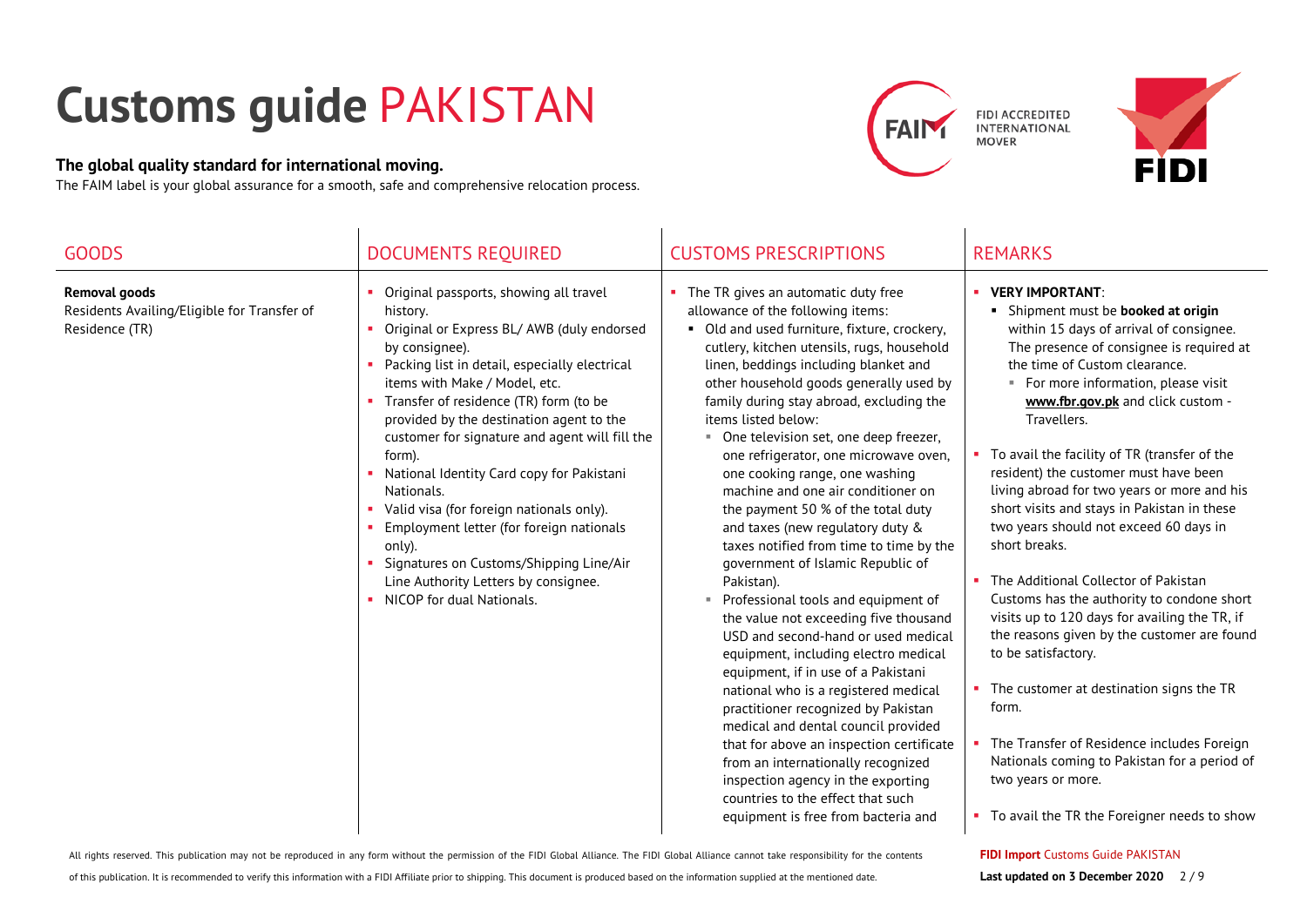| <b>GOODS</b> | <b>DOCUMENTS REQUIRED</b> | <b>CUSTOMS PRESCRIPTIONS</b>                                                                                                                                                                                                                                                                                                                                                                                                                                                                                                                                                                                                                                                                                                                                                                                                                                                                                                                       | <b>REMARKS</b>                                                                                                                                                                                                                                                                                                                                                                                                                                                                                                                                                                                                                                                                                                                                                                                                                                                                                                                                                                                                          |
|--------------|---------------------------|----------------------------------------------------------------------------------------------------------------------------------------------------------------------------------------------------------------------------------------------------------------------------------------------------------------------------------------------------------------------------------------------------------------------------------------------------------------------------------------------------------------------------------------------------------------------------------------------------------------------------------------------------------------------------------------------------------------------------------------------------------------------------------------------------------------------------------------------------------------------------------------------------------------------------------------------------|-------------------------------------------------------------------------------------------------------------------------------------------------------------------------------------------------------------------------------------------------------------------------------------------------------------------------------------------------------------------------------------------------------------------------------------------------------------------------------------------------------------------------------------------------------------------------------------------------------------------------------------------------------------------------------------------------------------------------------------------------------------------------------------------------------------------------------------------------------------------------------------------------------------------------------------------------------------------------------------------------------------------------|
|              |                           | other material injurious to human<br>health, is furnished at the time of<br>import of equipment.<br>• Weapon of non-prohibited bore for the<br>personnel of armed forces, customs,<br>police or any other law enforcement<br>agency.<br>• The consignee is allowed duty free Gift<br>allowances up to USD 500.00 in addition to<br>TR. For the following items, UPON FIRST<br>VISIT / ENTRY in Pakistan in a calendar year,<br>otherwise the Duty & Taxes shall be<br>applied:<br>• Personal wearing apparel and clothing<br>accessories in use.<br>Personal adornments in use.<br>• Toilet requisites and electric shaver in<br>use.<br>• Medals, trophies & prizes bestowed upon<br>a passenger.<br>• One electric iron in use.<br>• One hair dryer in use.<br>• Pushcart, toys & goods of personal use of<br>the accompanying child.<br>• Decoration pieces in use.<br>• Wall clock in use.<br>• Vacuum cleaner in use.<br>• Table lamp in use. | a company letter showing his intended<br>posting to be two or more years along with a<br>valid visa.<br>• Important:<br>• Goods brought in commercial quantity<br>shall be allowed release only on payment<br>of duty and taxes at the statutory rates<br>and redemption fine equal to thirty<br>percent or more as per law notified from<br>time to time by the government of<br>Pakistan on the assessed value of the<br>goods.<br>• The government of Islamic republic of<br>Pakistan (W.E.F. 1st July 2019 through<br>Finance Act 2019-2020 for section 82 i.e.<br>for the late filing of goods declaration)<br>has imposed the penalty as per below<br>schedule:<br>■ 10 days free from penalty after arrival<br>of the vessel:<br>After free days, first 5 days penalty $@$<br>RS 5000/ (five thousand only) per day;<br>■ Onward @ RS 10, 000/ (ten thousand<br>only).<br>• Clearance: 7-10 working days.<br>• Customs duties payable in Pakistani Rupees<br>from consignee's account to the designated<br>bank. |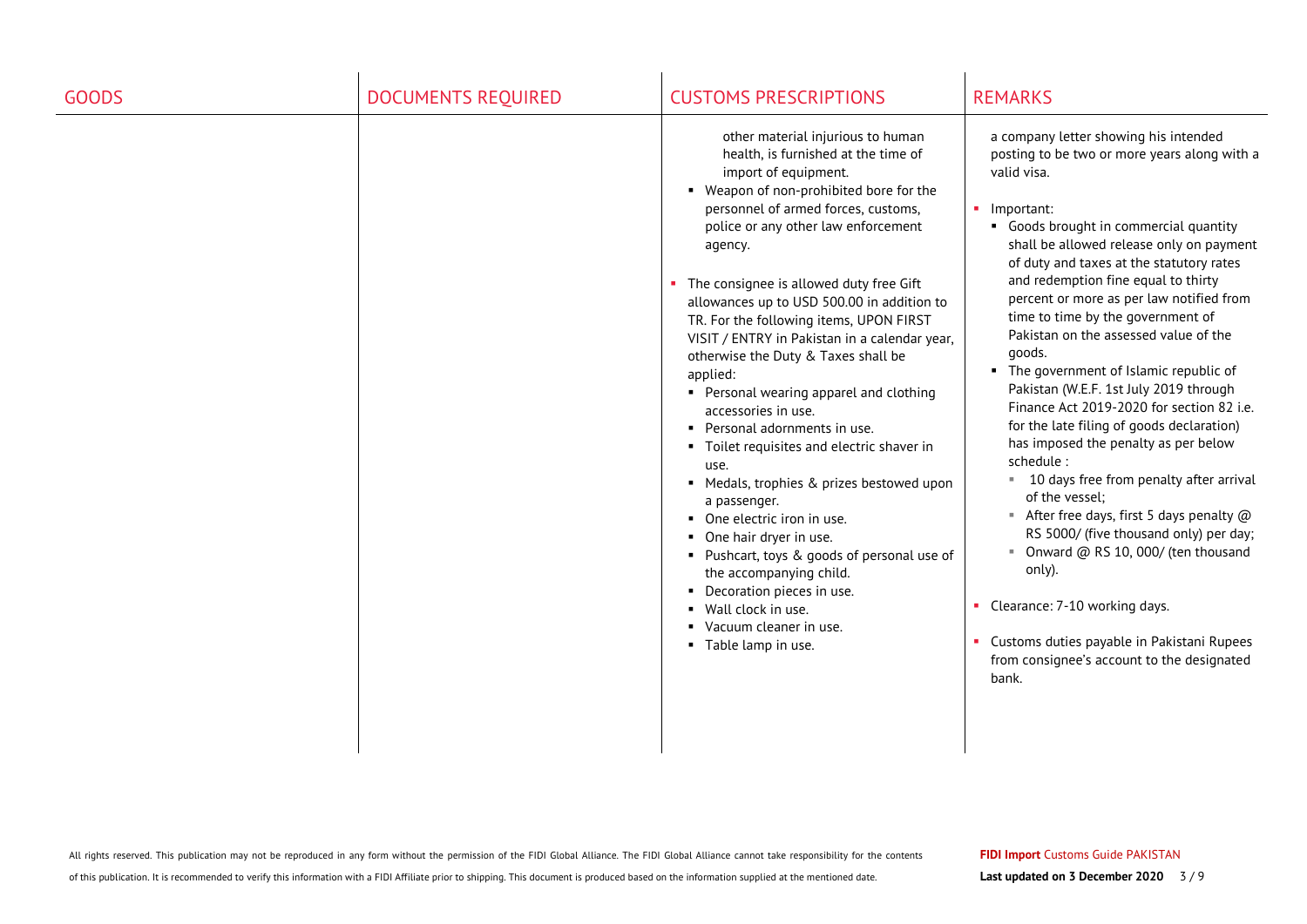| <b>GOODS</b>                                                       | <b>DOCUMENTS REQUIRED</b>                                                                                                                                                                                                                                                                                                                                                       | <b>CUSTOMS PRESCRIPTIONS</b>                                                                                                                                                                                                                                                                                                                                                                                                                                                                                                                                                                                                                                                                                                           | <b>REMARKS</b>                                                                                                                                                                                                                                                                                                                                                                                                                                                                                                                                                                   |
|--------------------------------------------------------------------|---------------------------------------------------------------------------------------------------------------------------------------------------------------------------------------------------------------------------------------------------------------------------------------------------------------------------------------------------------------------------------|----------------------------------------------------------------------------------------------------------------------------------------------------------------------------------------------------------------------------------------------------------------------------------------------------------------------------------------------------------------------------------------------------------------------------------------------------------------------------------------------------------------------------------------------------------------------------------------------------------------------------------------------------------------------------------------------------------------------------------------|----------------------------------------------------------------------------------------------------------------------------------------------------------------------------------------------------------------------------------------------------------------------------------------------------------------------------------------------------------------------------------------------------------------------------------------------------------------------------------------------------------------------------------------------------------------------------------|
| <b>Removal goods</b><br>Residents not eligible for the TR facility | • Original Passport showing all travel history.<br>Original/Express BL/AWB (duly endorsed by<br>consignee).<br>• Packing list in detail, especially electrical<br>items with Make / Model, etc.<br>National Identity Card copy for Pakistani<br>Nationals.<br>Signatures on Customs and Shipping<br>line/Airline Authority letters by Consignee.<br>• NICOP for dual Nationals. | The consignee is allowed duty free Gift<br>allowances up to USD 500.00 for the<br>following items, if not eligible for TR, but<br>FIRST VISIT / ENTRY in Pakistan in a<br>Calendar year, otherwise the full Duty &<br>Taxes shall be applied to all items, including<br>below:<br>• Personal wearing apparel and clothing<br>accessories in use.<br>• Personal adornments in use.<br>• Toilet requisites and electric shaver in<br>use.<br>• Medals, trophies and prizes bestowed<br>upon a passenger.<br>• One electric iron in use.<br>• One hair dryer in use.<br>• Pushcart, toys & goods of personal use of<br>the child.<br>• Decoration pcs in use.<br>■ Wall clock in use.<br>• Vacuum Cleaner in use.<br>• Table Lamp in use. | • Following items are allowed on the payment<br>of FULL Duties / Taxes & Fine as notified<br>from time to time by the Islamic Republic of<br>Pakistan on the following items:<br>Television/LCD/LED<br>Deep freezer<br>$\blacksquare$<br>Refrigerator<br>Microwave oven<br>Cooking range<br>Washing machine<br>Air conditioner<br>$\blacksquare$<br>Any other electrical /mechanical gadget<br>٠.<br>• Clearance: 7-10 days.<br>• Customs duties payable in Pakistani<br>currency to banks from consignee's account.                                                             |
| <b>Diplomats removals</b>                                          | • Duty/Tax Exemption Certificate issued by<br>Ministry of Foreign Affairs in Islamabad.<br>• Original or Express BL/AWB.<br>• Inventory/Packing list.<br>• Authority letter from Mission for Customs<br>and Shipping line/Airline.<br>• Copy of passport with valid visa of Pakistan<br>with arrival stamp page.                                                                | All Household Goods and Personal Effects<br>are Duty/Tax free.<br>Port storage is free for six days.<br>Demurrage for containerized/LCL shipments<br>will be charged normally after seven days<br>from vessel arrival.                                                                                                                                                                                                                                                                                                                                                                                                                                                                                                                 | • The shipment is exempt from any physical<br>checks and does not open at the<br>Port/Airport, subject to production of<br>Ministry of Foreign Affairs TAX Exemption<br>Certificate.<br>• The MOFA Tax Exemptions usually takes<br>two to four weeks in issuance.<br>• Most important:<br>• Due to procedural requirements in<br>issuance of tax exemption by MOFA, it is<br>suggested to coordinate with local<br>partner before 'shipped on board' to avoid<br>the heavy port dues, customs penalty on<br>late filing under section 82 & shipping<br>line container detention. |

of this publication. It is recommended to verify this information with a FIDI Affiliate prior to shipping. This document is produced based on the information supplied at the mentioned date.

**FIDI Import** Customs Guide PAKISTAN

Last updated on 3 December 2020 4/9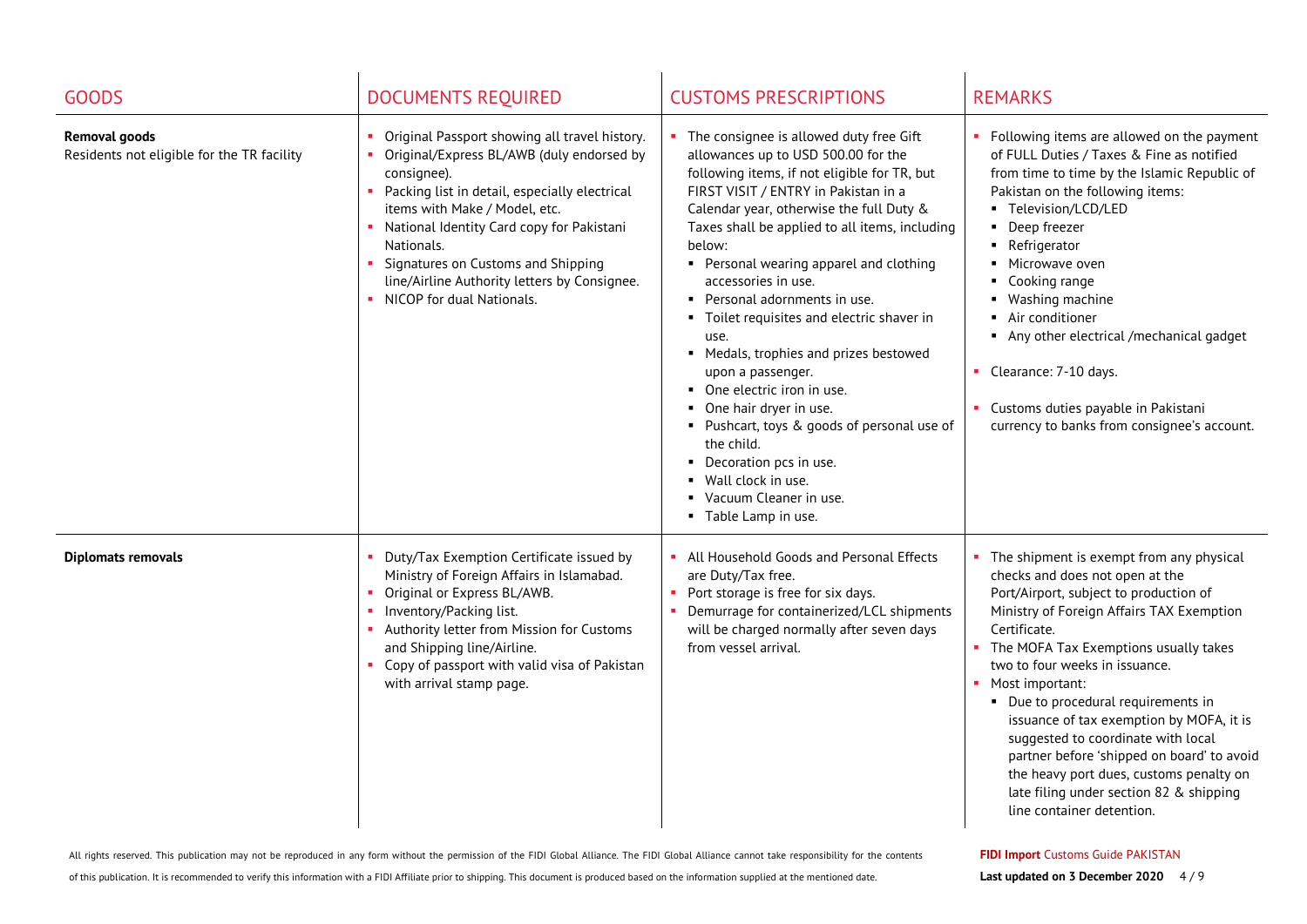| <b>GOODS</b>                       | <b>DOCUMENTS REQUIRED</b>                                                                                                                   | <b>CUSTOMS PRESCRIPTIONS</b>                                                                                                                                                                                                                                                                                                                                                                                                                                                                                                                                                                                           | <b>REMARKS</b>                                                                                                                                                                                                                                                                                                                                                                                                                                                                                                                                                                                                                                                                                          |
|------------------------------------|---------------------------------------------------------------------------------------------------------------------------------------------|------------------------------------------------------------------------------------------------------------------------------------------------------------------------------------------------------------------------------------------------------------------------------------------------------------------------------------------------------------------------------------------------------------------------------------------------------------------------------------------------------------------------------------------------------------------------------------------------------------------------|---------------------------------------------------------------------------------------------------------------------------------------------------------------------------------------------------------------------------------------------------------------------------------------------------------------------------------------------------------------------------------------------------------------------------------------------------------------------------------------------------------------------------------------------------------------------------------------------------------------------------------------------------------------------------------------------------------|
|                                    |                                                                                                                                             |                                                                                                                                                                                                                                                                                                                                                                                                                                                                                                                                                                                                                        | • The government of Islamic Republic of<br>Pakistan (W.E.F. 1st July 2019 through<br>Finance Act 2019-2020 for section 82 i.e.<br>for the late filing of goods declaration)<br>has imposed the penalty as per below<br>schedule :<br>■ 10 days free from penalty after arrival<br>of the vessel:<br><b>Example 1</b> after free days, first 5 days penalty $@$<br>RS 5000/ (five thousand only) per day.<br>• onward @ RS 10, 000/= (ten thousand<br>only per day till maximum penalty i.e.<br>RS.100, 000/ (one hundred thousand<br>only).<br>• Clearance 7-10 working days.<br>The port/shipping line or any other payment<br>payable in Pakistani currency.                                          |
| <b>Temporary Visitors/Tourists</b> | Original passport.<br>Original or Express BL/AWB.<br>Packing list.<br>Signatures on Customs and Shipping<br>Line/Airline authority letters. | Allowances for Foreign Nationals and<br>Tourists:<br>• Personal wearing apparel and clothing<br>accessories.<br>• Personal adornments, toilet requisites<br>and electric shaver in use.<br>• Medals, trophies, prizes bestowed upon<br>passenger,<br>• One electric iron, one dryer,<br>• Two hundred cigarettes or fifty cigars, or<br>half a kilo of manufactured tobacco,<br>• Pushcart toys & goods of personal use of<br>the accompanying child,<br>• One mobile phone,<br>• One wrist watch,<br>• One still and one video camera,<br>• Professional tools of the value not<br>exceeding five hundred US dollars, | • An officer of customs not below the rank of<br>superintendent may allow temporary release<br>of any personal and professional tools,<br>equipment, computers, cameras, video<br>camera, DVD, VCD without payment of<br>customs duties by:<br>• Making an endorsement to that effect of<br>the serial number, or other identifications<br>on the passport of foreigners or against a<br>bank guarantee for export within thirty<br>days or return of the tourist whichever is<br>earlier.<br>• The released items shall not be sold in<br>Pakistan and the tourist shall take such<br>items out of Pakistan with him personally<br>or may export the same on or before his<br>departure from Pakistan. |

**FIDI Import** Customs Guide PAKISTAN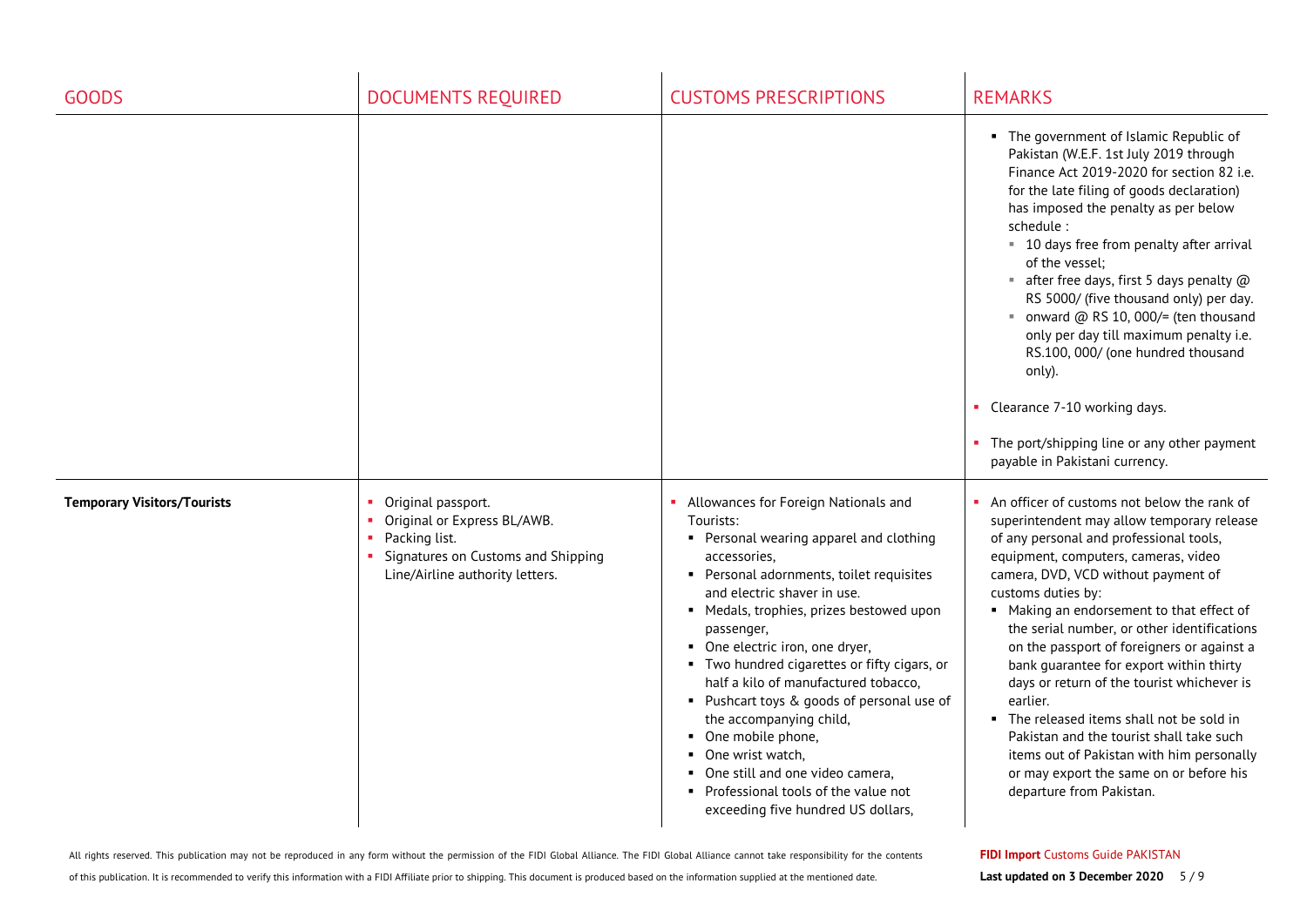| <b>GOODS</b>    | <b>DOCUMENTS REQUIRED</b>                                                                                                                                                                                                                                                                                                                                                                                                          | <b>CUSTOMS PRESCRIPTIONS</b>                                                                                                                                                                                                         | <b>REMARKS</b>                                                                                                                                                                                                                                                                                                                                                                                                                                                                                                                                                                                                                                                                                                         |
|-----------------|------------------------------------------------------------------------------------------------------------------------------------------------------------------------------------------------------------------------------------------------------------------------------------------------------------------------------------------------------------------------------------------------------------------------------------|--------------------------------------------------------------------------------------------------------------------------------------------------------------------------------------------------------------------------------------|------------------------------------------------------------------------------------------------------------------------------------------------------------------------------------------------------------------------------------------------------------------------------------------------------------------------------------------------------------------------------------------------------------------------------------------------------------------------------------------------------------------------------------------------------------------------------------------------------------------------------------------------------------------------------------------------------------------------|
|                 |                                                                                                                                                                                                                                                                                                                                                                                                                                    | • Additional duty free allowance of the<br>value not exceeding one hundred US<br>dollars.                                                                                                                                            | • Clearance 4-5 working days.<br>• Customs duties payable in Pakistani<br>currency.                                                                                                                                                                                                                                                                                                                                                                                                                                                                                                                                                                                                                                    |
| <b>Vehicles</b> | OBL/AWB duly signed by consignee.<br>Goods Declaration Form.<br>Original Passport and Certificate of Title.<br>• Invoice of purchase showing the Engine<br>number, Model and horsepower.<br>• De-registration Certificate (in case of used<br>car import).<br>• National Identity Card copy for Pakistani<br>Nationals.<br>• Signatures on customs and Shipping<br>line/Airline authority letters.<br>• NICOP for dual National's. | Duty specifications:<br>Up to 800 CC: 106.651 %<br>■ 801 to 1000 CC: 113.54 %<br>■ 1001 to 1300 CC: 125.792 %<br>■ 1301 to 1500 CC: 125.792 %<br>■ 1501 to 1800 CC: 152.84 %<br>Hybrid 1500 CC: 125.792 %<br>Hybrid 188 CC: 152.84 % | Cars/passenger vehicles can be imported<br>under below:<br>• Transfer of residence scheme (TR) for<br>Pakistan citizens<br>A diplomat is exempt from Duty & Taxes<br>and all other conditions on vehicles age,<br>on the basis of tax exemption certificate<br>from Ministry of Foreign Affairs (MOFA) to<br>be obtained by the embassy.<br>Most important:<br>• Under TR scheme, transfer of foreign<br>currency (equalised to the assessed<br>customs duty and taxes) shall be required<br>through banking channel into Pakistan<br>and the proof of transfer with bank detail.<br>• Note:<br>" Cars (Sedan/Coupe) cannot be more<br>than 36 months old.<br>" SUV's/motorbikes cannot be more than<br>60 months old. |
| Pets/Animals    | • Health & Vaccination Certificates issued by<br>concerned Authority at Originating Country.<br>Passport of importer.<br>Quarantine, Health Certificate issued by<br>Government of Pakistan.<br>• Pet passport.<br>AWB.<br>$\mathbf{u}$ .<br>• Authority letter from passenger in favour of<br>clearing Agent.<br>Copy of CNIC for Pakistani Nationals.<br>Copy of NICOP for dual nationals.                                       | Allowed accompanied or as unaccompanied<br>baggage.                                                                                                                                                                                  | Prior release for immediate clearance<br>(required at least 48 hours prior to arrival of<br>flight) upon submission of AWB + Health &<br>Certificate + Quarantine Certificate and<br>copies of passports.<br>Conditions of import: importable subject to<br>quarantine requirement of Animal<br>Quarantine Department of Ministry of<br>National Food Security & Research<br>Government of Pakistan.                                                                                                                                                                                                                                                                                                                   |

of this publication. It is recommended to verify this information with a FIDI Affiliate prior to shipping. This document is produced based on the information supplied at the mentioned date.

## **FIDI Import** Customs Guide PAKISTAN

**Last updated on 3 December 2020** 6 / 9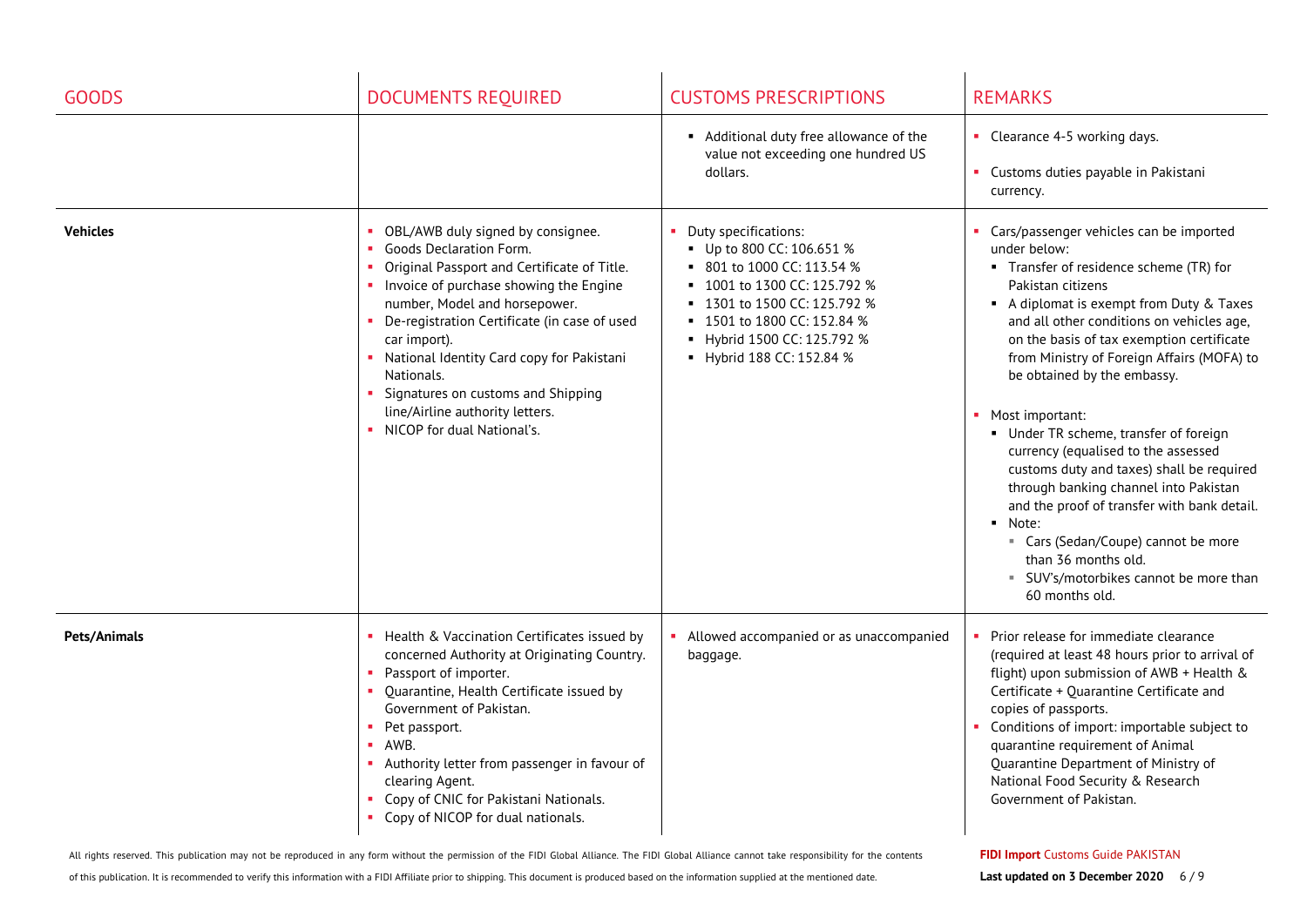| <b>GOODS</b>                       | <b>DOCUMENTS REQUIRED</b> | <b>CUSTOMS PRESCRIPTIONS</b>                                                                                                                                                                                                                                                                                                                                                                                                                                                                                                                                                                                                                                                                                                                                                                                                                      | <b>REMARKS</b>                                                                                                          |
|------------------------------------|---------------------------|---------------------------------------------------------------------------------------------------------------------------------------------------------------------------------------------------------------------------------------------------------------------------------------------------------------------------------------------------------------------------------------------------------------------------------------------------------------------------------------------------------------------------------------------------------------------------------------------------------------------------------------------------------------------------------------------------------------------------------------------------------------------------------------------------------------------------------------------------|-------------------------------------------------------------------------------------------------------------------------|
| <b>Prohibited/Restricted items</b> |                           | • Weapons of any kind,<br>• Alcohol in any quantity,<br>Pornography or related magazines<br>$\blacksquare$<br>DVDS,<br>$\mathbf{u}$<br>Erotic/naked artwork,<br>$\mathbf{r}$<br>$\mathbf{r}$<br>Narcotics,<br>• Toxic and radioactive materials,<br>$\blacksquare$ Ivory,<br>All goods of Israeli origin,<br>Any publication or book, magazine against<br>Islam or Pakistan<br>• Antiquities without notarized purchase<br>invoice and certificate of origin.<br>• 3D Printers / Gambling Equipment / Stolen<br>goods / Firearms and other similar devices /<br>Translation of the Holy Quran without<br>Arabic text / Factory rejects and goods of job<br>lot/stock lot or sub- standard quality /<br>Caffeine citrate / CFC gas based<br>refrigerators, deep- freezers and other<br>refrigerating cooling, chilling equipment /<br>compressors. |                                                                                                                         |
| <b>Remark</b>                      |                           | Allowances under these rules shall not be<br>admissible in case:<br>• Goods are in commercial quantity.<br>• Goods are not shipped from the country<br>where the passenger has resided prior to<br>arriving in Pakistan;<br>• Goods do not reach Pakistan within sixty<br>days of the passenger's arrival;<br>• Baggage of the crew of the conveyances<br>excluding the articles in their personal<br>use;<br>• Baggage of the passengers returning to<br>Pakistan after stay abroad of less than<br>seven days excluding the articles of their                                                                                                                                                                                                                                                                                                   | Reference New Regulatory Duty: (SRO)<br>1035(I)/2017 Dated 16th October, 2017:<br>http://www.fbr.gov.pk/DislpaySRO/6285 |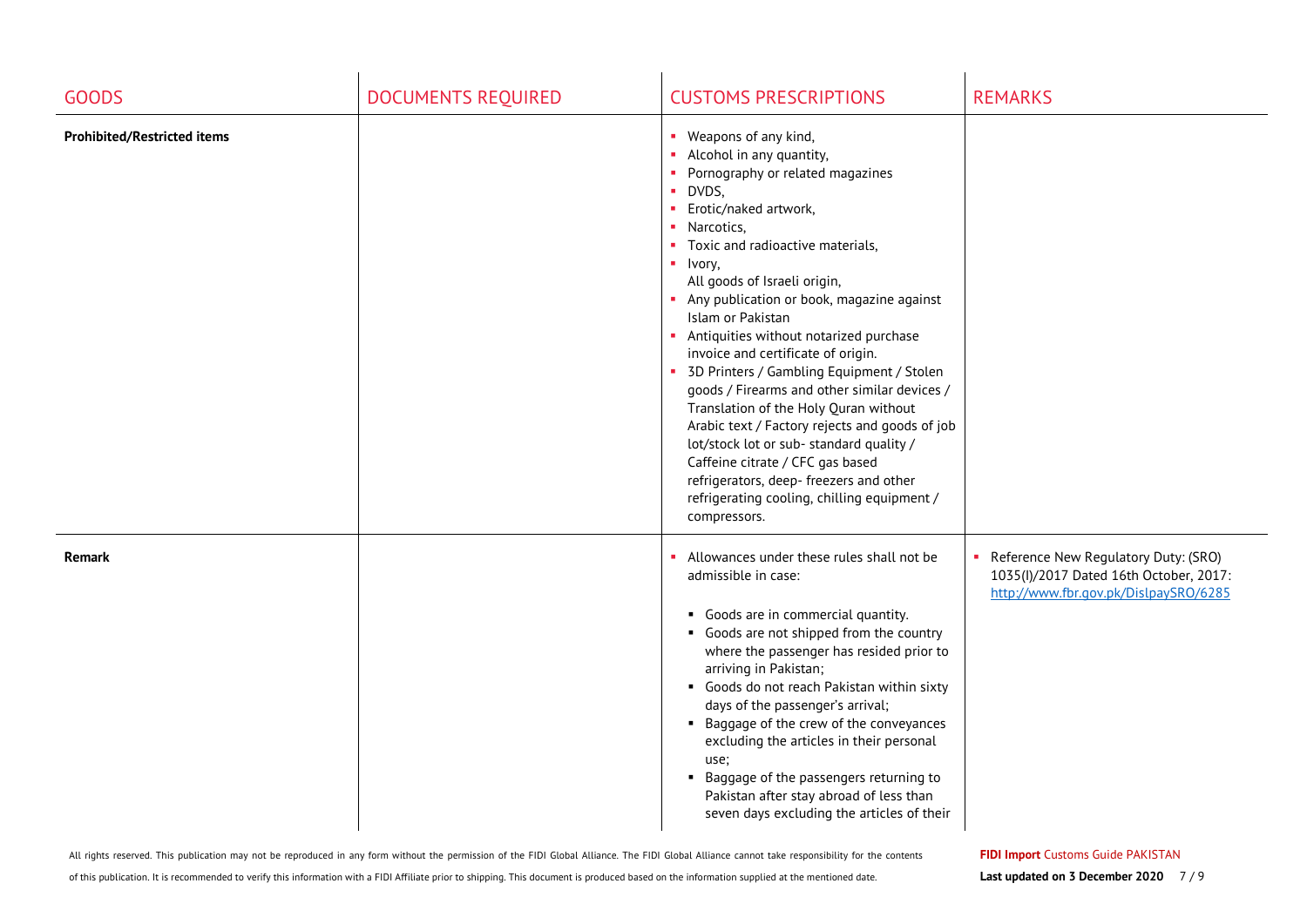| <b>GOODS</b> | DOCUMENTS REQUIRED | <b>CUSTOMS PRESCRIPTIONS</b> | <b>REMARKS</b> |
|--------------|--------------------|------------------------------|----------------|
|              |                    | personal use.                |                |